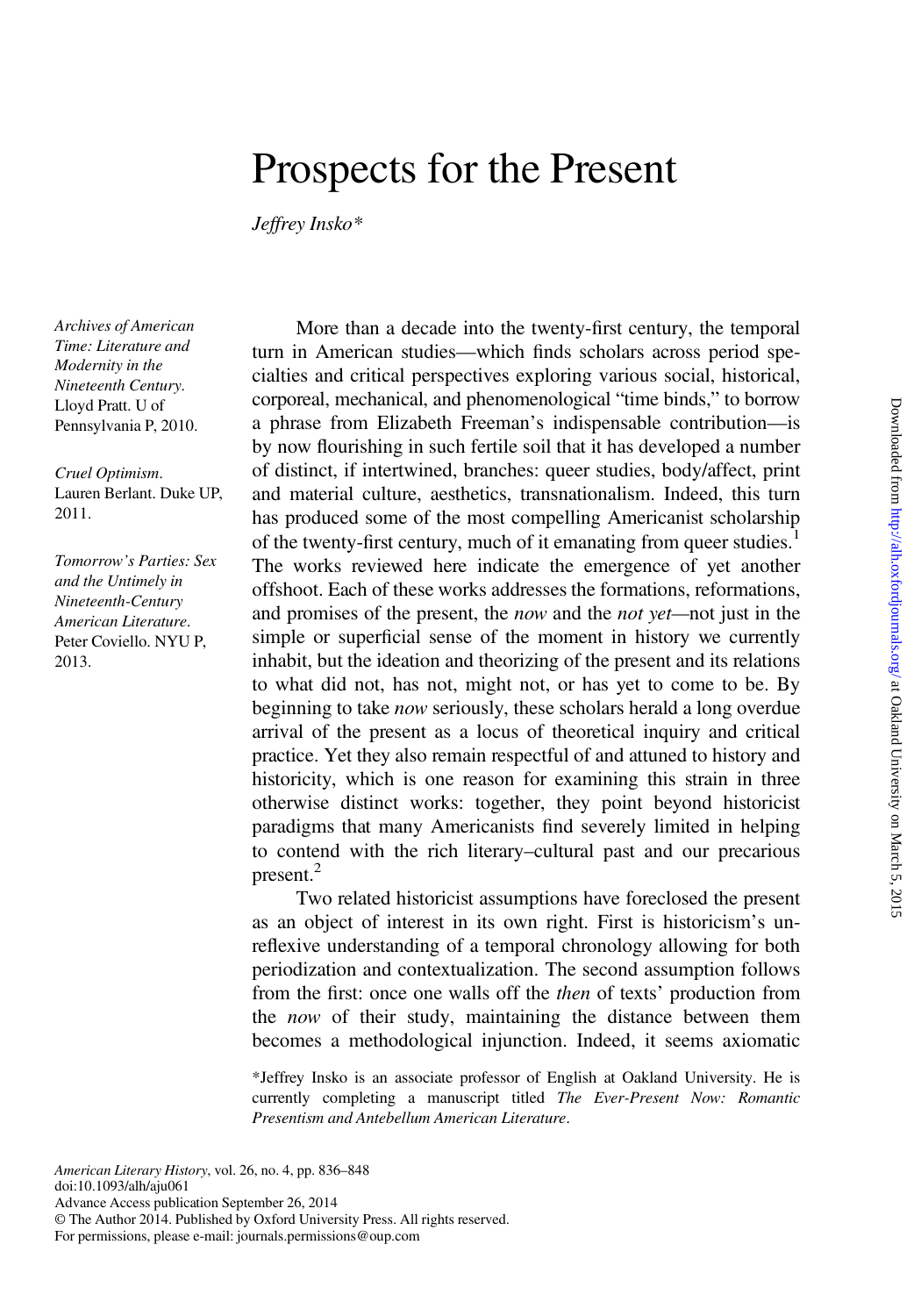that present-mindedness is a- or unhistorical. Yet such a rigid distinction is all but impossible to maintain in practice, which is why charges of creeping presentism have long perturbed literary historicism. As Valerie Rohy puts it, historicism "interpellates everyone as a guilty subject of temporal self-governance and measures all against a standard none can meet" (129). One might describe the presentism of historicism as a tacit, even supercilious, present-knowingness in relation to the past. What Stephen Best and Sharon Marcus call "symptomatic reading" (21) is predicated on this kind of knowingness: viewing ( past) texts from a safe historical distance, the "selfsatisfied" (703) present-critic, to borrow Jennifer Fleissner's term, understands them better than their contemporaneous readers and producers ever could themselves.

Seeking alternatives to historicist methods, some recent critics have begun to develop presentist reading practices that revel in the play of anachronism, trace historical "feedback loops" (Dimock 898), cultivate a self-consciously "critical" (Barrish 19) or "perverse" (Halberstam 41) or "rigorous" (Dawes 360) presentism.<sup>3</sup> Such practices coincide and sometimes overlap with the temporal turn insofar as they take seriously various nonlinear, nonsequential temporalities. Unlike the new temporal studies, however, these approaches do not set out to frustrate normative assumptions about time, history, and the relations between the past and the present; they simply find responsible, cautious, productive tactics to transgress those norms.

In what follows, I situate three recent books at the intersection between these two veins of twenty-first-century scholarship—the temporal turn and the development of deliberately antihistoricist reading practices—the junction where a critical practice recognizing an overdetermined separation between then and now meets a body of scholarship demonstrating how nonlinear temporalities are the stuff of which both ordinary experience and history are made. Despite vast differences in subject and method—a study of literary genre in the antebellum US, a study of sexuality in nineteenth-century American literature, and a study of affective responses to the failed promises of the late twentieth century—these works share an avoidance of conventional historicizing and prefer reading practices that realign the ordinary relations between the past and the present. For Pratt and Coviello, this means relinquishing the view, reinforced by chronology, that any given present is the inevitable result of past forces tending inevitably toward some discernible future. For Berlant, whose eclectic archive is not historical, but contemporary, and who is skeptical about dreams of better days to come, it means a resistance to narratives of emergence (the past as explanation) in favor of rigorously attending to ordinary activity in the living present. At the same time, these works scarcely agree about what the present is or what it can do

Despite vast differences in subject and method . . . these works share an avoidance of conventional historicizing and prefer reading practices that realign the ordinary relations between the past and the present.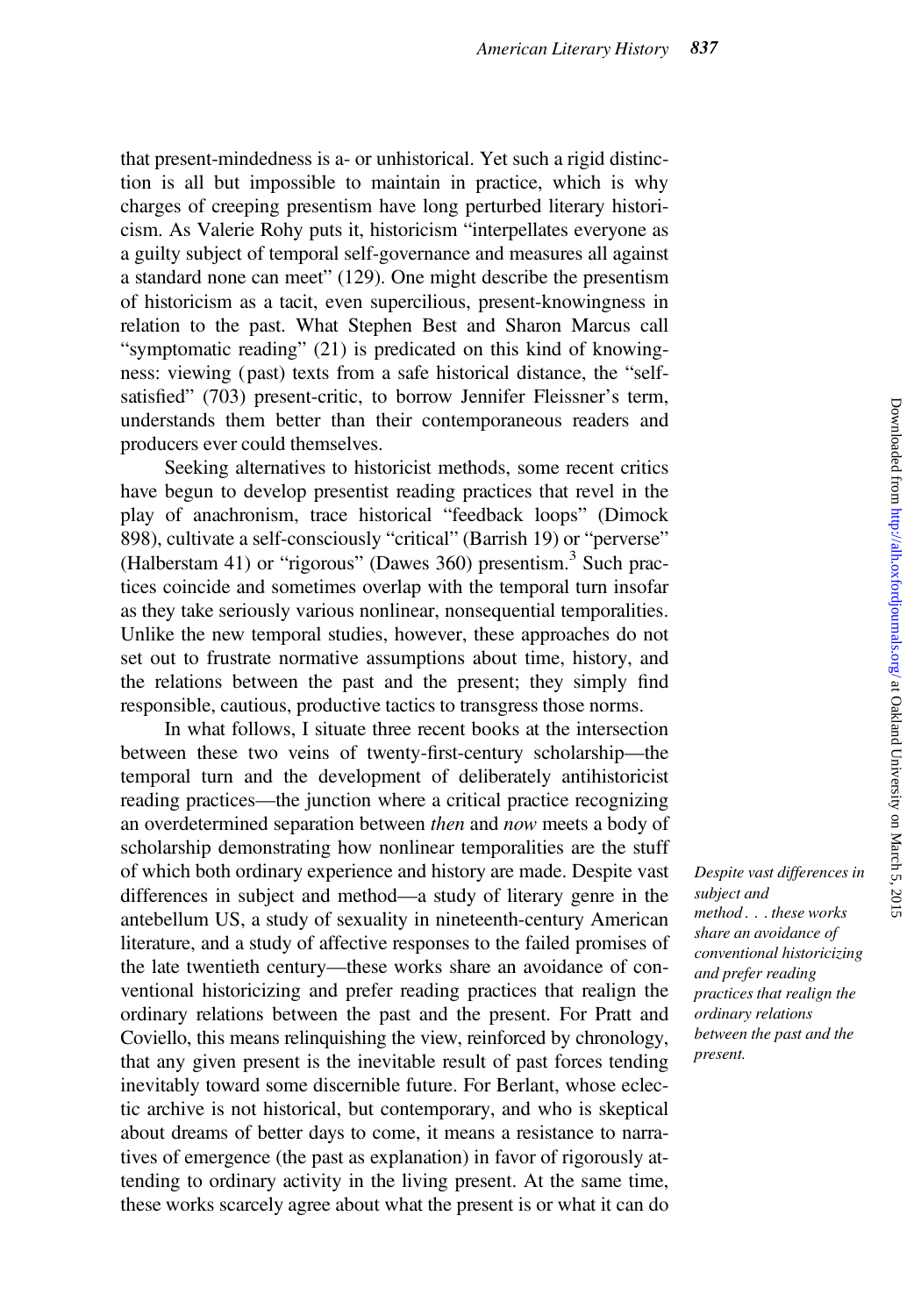for us. These differences disclose the stubborn entrenchment of historicist procedures and assumptions and some of the difficulties involved in extricating ourselves from them.

The conventional view of the present understands it to be punctual and empty, identical to the present that comes before and the one that follows it successively. In this conception of time as homogeneous and empty, to recall Walter Benjamin, one present moment follows another with metronomic regularity and precise uniformity. Nineteenth-century departures from this standard view of time mark the starting point of Pratt's Archives of American Time (2010). Pratt notes that the familiar narrative of US nationhood hinges, in part, upon the temporal unification brought into being by print, mechanical timekeeping, railroad schedules, political elections, time-discipline, and other cultural and technological forces seeking to impose a uniform standard of time over an increasingly vast populace spread out over a large space. Pratt is interested in what might be described as the inverse of this familiar process. Rather than emphasizing a push toward continuity and cohesion across the American literary tradition, Pratt emphasizes the discontinuity and disruption at the center of the period when, as the old story goes, an American literary tradition, and a coherent national and racial identity, began to coalesce. "By focusing on the often ignored disaggregating potential of the period's literature and its peculiar account of time," Pratt challenges this consolidation thesis of nineteenth-century American literature (2–3). Although literature certainly played a role in the historical process of temporal homogenization, Pratt shows how nineteenth-century US literature also "deepens the period's temporal repertoire" and "superadds to the temporal landscape it inhabits" (5). For Pratt, much of this literature's "disaggregating force" is to be found in literary form: "combin[ing] the temporalities of everyday life with the untimely chronotypes that its conventions of genre demanded. . . . This literature pluralized time. It did not purify it" (5).

Archives of American Time examines this pluralization of temporalities in a series of chapters each of which contributes to the study of a distinct literary genre: the historical romance, Southwestern humor, and African-American life writing. Pratt's careful readings unfold the "archive of temporalities drawn from other moments than [their] own" that these texts inscribe and proffer their readers (15). Pratt sees the failure to achieve that which has ordinarily been attributed to them as marking these genres: historical romance fails to provide access to a shared past; Southwestern humor, to displace the local with the national; African-American life writing, to consolidate racial identity or coherent subjectivity. Reading the American historical romance against the grain, for instance, Pratt demonstrates that however much it may have contributed to "the emergence of a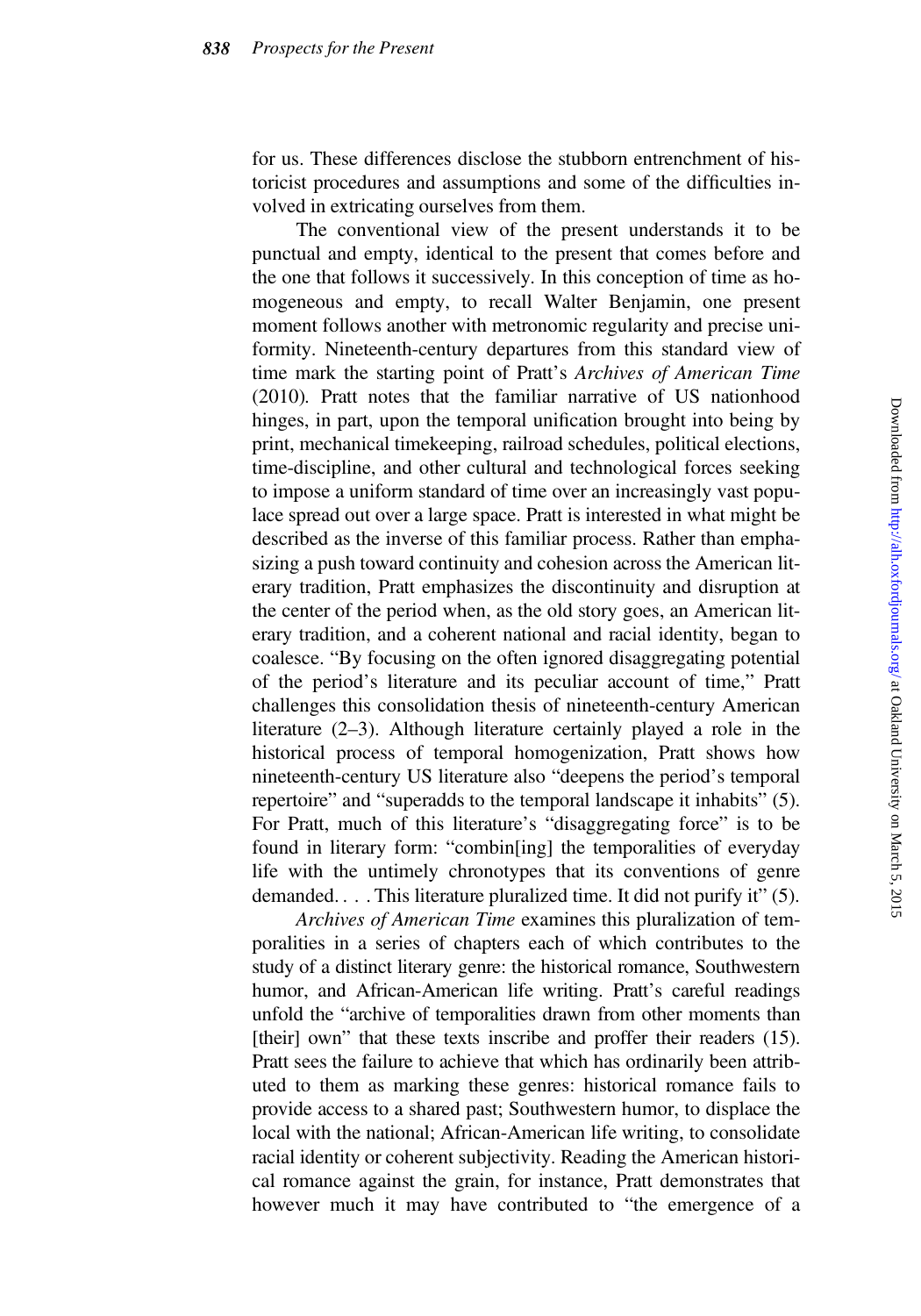national time called progress " (64), the genre was also forced to reckon with the period 's other, competing temporalities. Then, scrupulously examining Nathaniel Hawthorne's The House of the Seven Gables (1851), Catharine Maria Sedgwick's Hope Leslie (1827), and Joseph C. Hart's Miriam Coffin (1835), he teases out how the eruption of premodern temporalities, especially the "persistence of the past in the present" (109), disturbs those texts narratives of linear progress and encourages forms of affiliation that cut across those favored by the centripetal forces of nationalism.

Thus, far from being uniform and empty, the present moment that the historical romance conjures for its readers is multivalent and con flicted, "allow[ing] its readers to imagine and inhabit impossible relationships that cross naturalized chronological boundaries separating past, present, and future" (70). A more crowded present that cannot be reduced to a point along a chronological sequence similarly characterizes Pratt 's investigations of literary regionalism and African-American life writing, two more genres disarticulating national and racial consolidation. In his treatment of Southwestern humor, Pratt moves beyond linear-historical accounts of literary regionalism, in which time 's translocal standardization gradually supersedes a local time linked to specific places and their diurnal rhythms. Regionalism thus appears as either nostalgic longing or resistance. By contrast, Pratt shows how Southwestern humor indexes multiple local temporalities. As in his reading of the American historical romance, localism amounts to much more than a "prehistory of the present—a present whose own character is obscured in the process of comparing the local to the national." Rather, "we encounter a radically different past absent the telos of the present, and the present itself looks different unburdened of the responsibility to figure the past as its prehistory" (152). Similarly, in the African-American life narrative, Pratt finds a multiplicity of conflicting temporalities preventing both black and white racial identities to coalesce. The former, of course, is the more surprising claim: Pratt argues against claims that African-American life narrative as a genre helped to forge black solidarity. The genre instead "engenders an African American reading subject who is never securely raced never quite complete " (158 –59). In place of a coherent (and singular) sense of racial community founded on a "simultaneity of experience" (185), the African-American life narrative depicts African-American experience as a con flict of times, "in which the past and present were both the same and different" (185).

Pratt's depiction of the present as fulsome and conflicted suggests how fully Archives of American Time "depart[s] from some of the historicist protocols that currently dominate American literary study " (23). Consider Pratt 's point that the past neither determines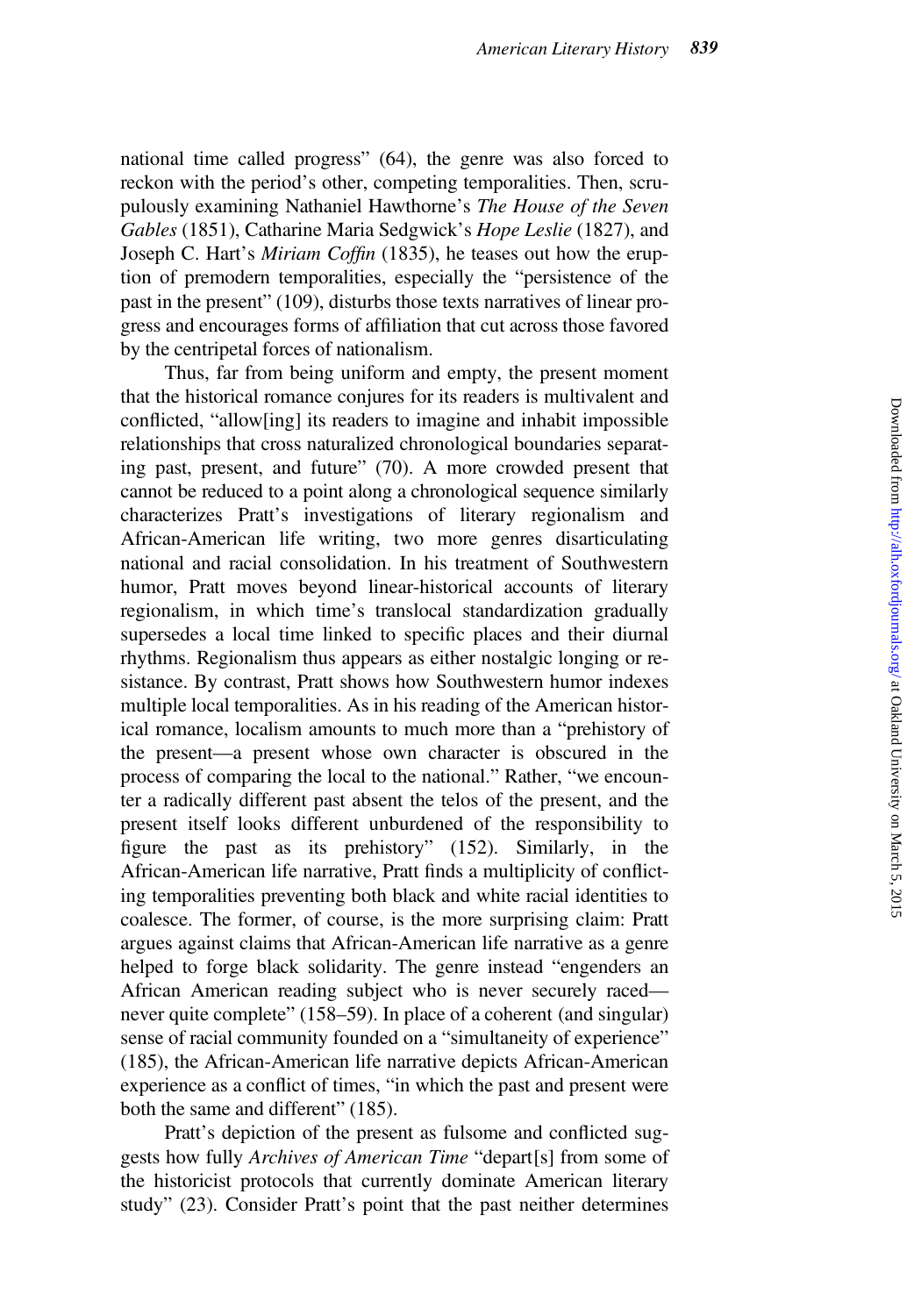nor leads inevitably to any particular present, an idea bespeaking the thwarted desire of those writers and critics who have sought to "populate the horizon with Americans" (2). Archives of American Time portrays such efforts as inevitably doomed to failure. The book's operative vocabulary—"forbids," "inhibited," "foreclosed," "impossible," "disaggregating potential"—emphasizes what this literature did not achieve rather than what it did. Those failures, however, are necessary to open up spaces of possibility for both the present critical and cultural moment as well as the present in general. By depicting the nineteenth-century US present as a site of clashing temporal modalities, a network of possible trajectories, Pratt reveals a "reading subject faced with a relationship to the future in which that future is a disconcertingly undefined vector made so by virtue of the fact that any given present is felt to incline toward several different futures (and pasts) at once" (7; emphasis mine). Eschewing a version of history where social identity serves as a "structuring entelechy," Pratt aims to "reanimate our own present tense" as a "site of possibility" resistant to past claims on it or any other present as its "direct lineal descendant" (7).

Striking here are Pratt's metaphors of procreation—"populate," "lineal descendant"—which suggest affinities between his project and Jordan Alexander Stein's "queering" of literary history (864). In particular, both Pratt's language and his decoupling of the present from the past as its progenitor recall work on queer temporality that challenges understandings of the movement of history tied to the "temporality of heterosexual reproduction" as well as to important ensuing debates about investments in futurity (Stein  $864$ ).<sup>4</sup> This refusal to think of the past solely as succession, of extraction or descent—that is, history as a kind of parentage—also hints at the ways that conventional historicizing tacitly relies on or explicitly promotes orders of time committed as much to heteronormative ideas of reproductive futurity as they are to historical progress. More precisely, it reveals just how difficult it is to disentangle the two.

Given Pratt's resistance to structuring entelechies in the movement of history, however, somewhat surprising is the book's deployment of modernity as both term and periodizing concept. Despite Pratt's invigorating refusal to accept the present as the inevitable outcome of equally disunited former presents, the book takes modernity for granted as a historical destination: modernity, it appears, arrived and it's where we still dwell now. One wonders how useful a term like *modernity* really is after we've relinquished conventional ideas about the linear, chronological, forward movement of history and the period divisions it enables. If the past persists into the present, if the past and the present are "both the same and different," why cling to a term that designates a historical break whereby we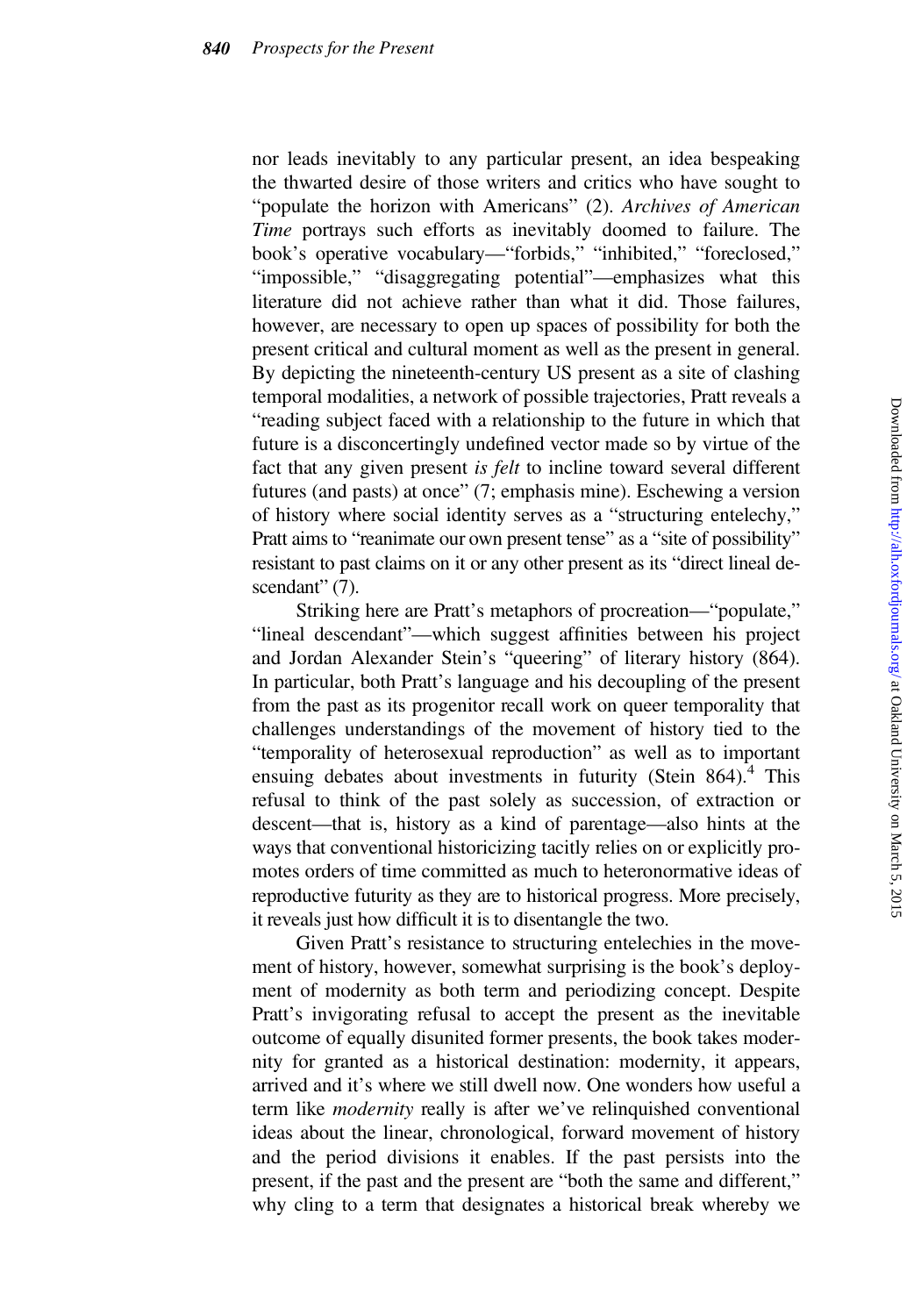distinguish one period, ours, from earlier ones? Or, is it that modernity simply means now—one stretched even further into the past?

Such questions —about queer temporality and about splitting the past into discrete befores-and-afters —also enliven Peter Coviello's Tomorrow's Parties (2013), which shares a great deal in approach and aim with Archives of American Time. Just as Pratt's antihistoricist approach looks to "reanimate the present," Coviello's procedure is "counter-historical and . . . restorative" (11). Archives of American Time attends to the "untimely chronotypes" (5) of nineteenth-century literary genres to resist reading that literature as "the prehistory of the present" (68). Tomorrow's Parties examines writers' "untimeliness " in order to refuse reading the presexological past strictly in terms of how things turned out, as a former present the tendency of which was always leaning toward the one we now inhabit (12).

Tomorrow's Parties investigates "literary imaginings of sexuality" and intimate attachment from the middle of the nineteenth century to the beginning of the twentieth, a period marked by the fact that the parameters and norms that would later come to de fine and circumscribe human sexuality had yet to be codi fied (4). As Coviello puts it, this moment came "before it was assumed that every person and every intimacy could be assigned a hetero- or homosexuality, but in which the first stirrings of that great taxonomical division, the initial movements of coordination and solidi fication, could already be felt " (4). In luminous readings of Henry David Thoreau, Frederick Douglass, Herman Melville, Joseph Smith, Sarah Orne Jewett, and Henry James, among others, Tomorrow's Parties provides a glimpse of some of the unrealized possibilities of "sex in the long, last moments before it might have known itself as 'sexuality ' in its modern senses" (11).

Yet Coviello takes pains not to reproduce a simple dichotomy between modern and premodern understandings of sexuality, as if such differences are even meaningful. Like Pratt, Coviello distinguishes his own approach from conventional "prevailing historicist models " by "leaning against, and perhaps thickening " them (12). Here, Coviello avoids the "presumption" that "as worldly post-Victorians, we see more clearly, can describe more acutely, and simply know so much more" than the authors we study (13). These presumptions lead critics to view the past as either "anticipatory " or "agnostic. " The agnostic approach emphasizes the "intractable illegibility of the past," the past as radically other (13). The anticipatory views the past primarily in terms of "what would eventually come to be " (14). Coviello disavows the agnostic because it might well "miss the degree to which the emergence of modern sexuality was a movement, a slowly unfolding *process*, rather than an event" (14).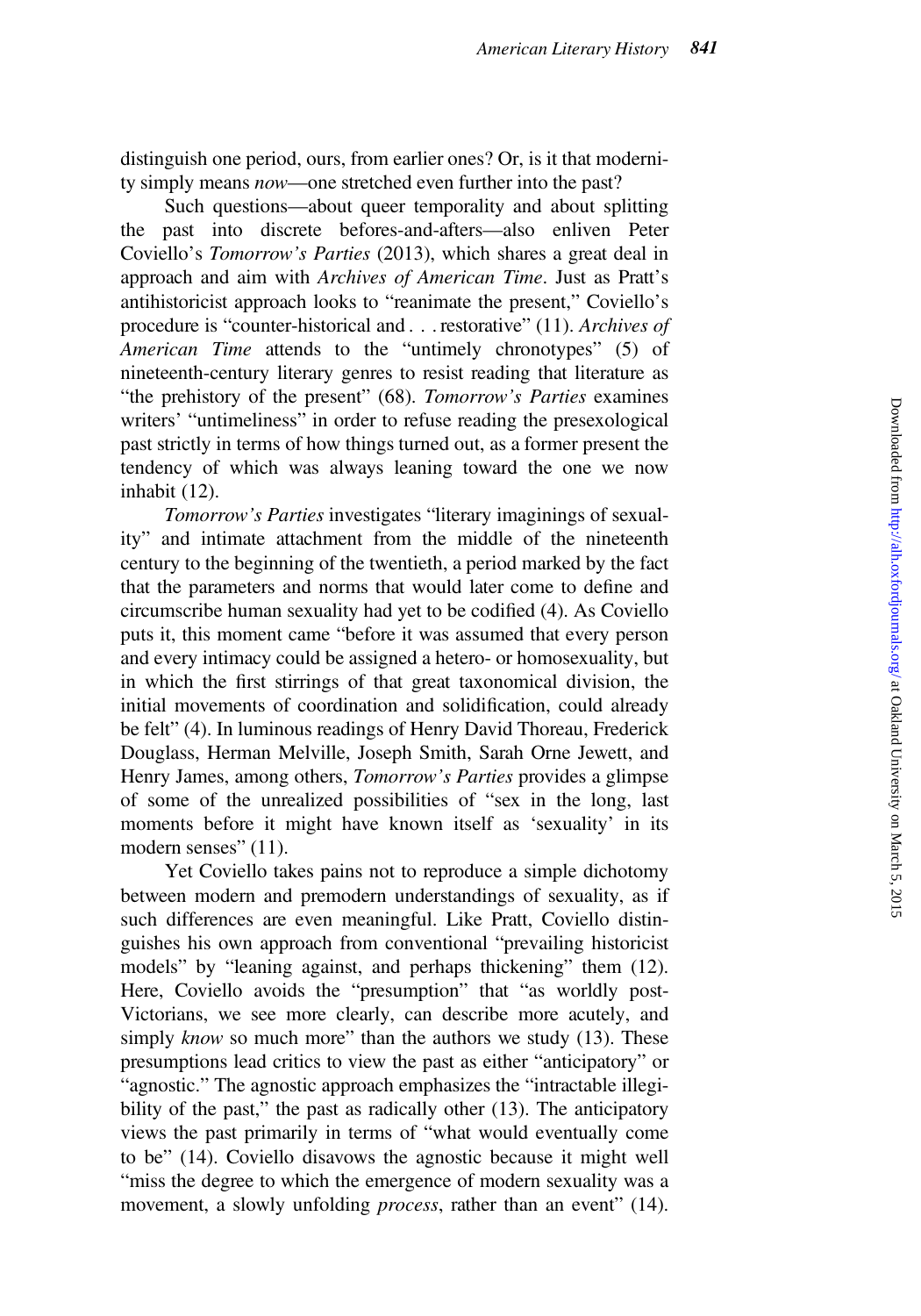Nor does he describe this movement as unidirectional or inevitable. Thus, Coviello departs also from the anticipatory approach that sees nineteenth-century sexuality "as laying the groundwork for . . . a language of sexuality and affiliation" still to come, as if to "presume . . . that all roads lead to Rome" (15). To use Pratt's term, the anticipatory approach risks treating modern sexual taxonomies as a kind of "structuring entelechy."

This resistance to treating the past as preparing for the present is coiled in Coviello's fondness for the term "beguiling" (2, 5, 43, 118, 158), which functions as both a presiding spirit of and a methodology in Tomorrow's Parties. Often enchanted with the authors and texts he reads, Coviello contends that the historicist's procedure of "discursive contextualization" inadequately reveals the contours of sexual imaginings never quite coming into full historical being (17). Instead, "to trace, in as much detail as we can, the outlines of any number of broken-off, uncreated futures" (20) requires a mode of apprehension best achieved through "close textual reading" (18), through sensitive attention to "the specific atmospheres of a given work's language, which come clearest in long exposure" (19). This approach aptly describes Archives of American Time as well; both books proceed by way of careful, sustained literary analysis—close reading—of particularly literary texts.

In Tomorrow's Parties, such detailed explications include readings of Whitman's Memoranda During the War (1875–1876), Melville's Moby-Dick (1851), and Hawthorne's Blithedale Romance (1852). The book is divided into three parts, each of which is devoted to some nonmodern, "extravagant" vision of sexual possibility that has since faded from view. Venturing carefully into what Dana Luciano incisively calls "chronobiopolitics"—the arrangement of life in terms of sexual reproduction—the book's first part explores the "Lost Futures" that Thoreau and Whitman once descried (Arranging Grief 9). Coviello reveals Whitman's investments in futurity, a problematic gesture from the perspective of queer studies insofar as such an investment might seem to capitulate to heteronormative time. Yet, he also describes Whitman not as a writer interested in (using Pratt's language) populating the horizon with his own progeny in any conventionally procreative sense, but in imagining "the prospect of a mode of generation that is sexual though not quite normatively hetero-, nor for that matter normatively reproductive" (60). Similarly, Coviello locates in Thoreau's writings a yearning after a future of sexual possibility that would never be realized. In his journals, especially in the chapter on "Sounds" in Walden (1854), Thoreau expresses a desire to unmoor sex from bodily possession, viewing it as something other than "a set of practices, an aspect of identity, or a property of the self" (43).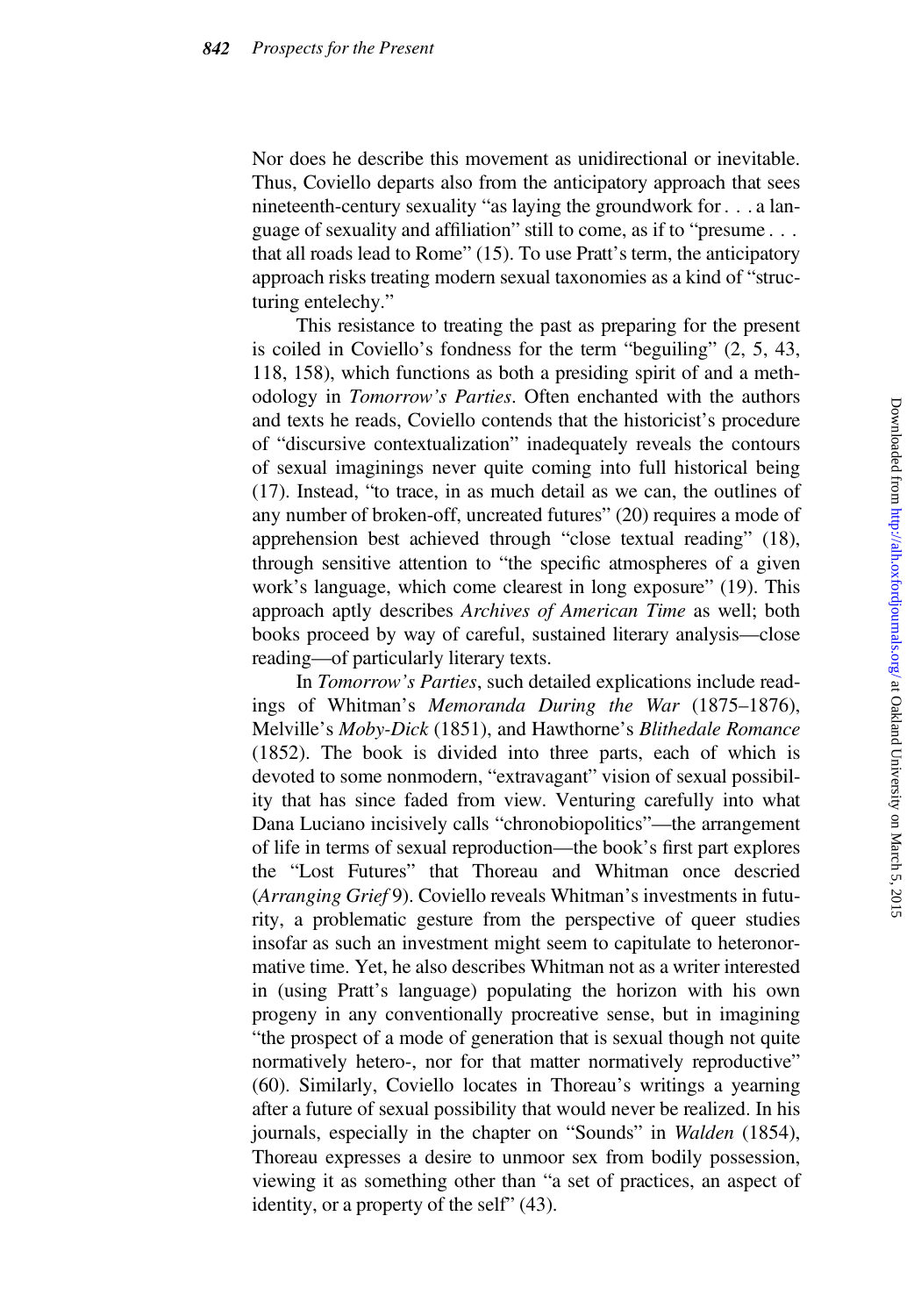The book orients its other writers in relation to various conceptions of, possibilities for, and apprehensions about futurity. In a fascinating reading of Joseph Smith, for instance, Coviello cautiously considers Smith 's embrace of polygamy as a "possibly capacious " counter-imagining of a "social and sexual imaginary . . . that would not come to be " (126). By contrast, monogamous marriage for Frederick Douglass signaled the entrance into intimacies and affiliations both sexual and contractual unavailable to him in slavery. Less hopefully, Coviello reads The Blithedale Romance as a novel "about homophobia " insofar as it registers a certain anxiety about the emergence—the "first premonitory impressions" (148)—of fully recognized same-sex desires and exchanges. Similarly, though less anxiously, is James's The Bostonians invested in "rhetorics of 'the emergent'" (171).

But how are all of these futures —imagined, felt, dimly glimpsed, feared, but never fully manifest—related to the present? Typically, these authors ' yearnings toward or concerns for futures beyond their reach respond to an unsettled, elliptical present. Coviello describes these gropings toward the future as responses to what lies "beyond the horizon of present-tense articulability" (39), to what is only "marginally legible" in the present" (65), to "vaporous present-tense existence" (99), or to what is "inaccessible in the present tense" (105). This evanescent present differs from the abundant one that Pratt's proof texts make accessible. Yet Coviello's uncertain present also functions, as Pratt's does, as the site of possibilities. Emergence, change, surprise, anticipation, expectancy —these things are functions of, are experienced in, the present. Relations between past and present are "unstable and incomplete, fissured by points of connection and continuity" (203), so that the past is not "locked in a kind of intractable illegibility to present-tense apprehension " (203).

A great deal turns on his phrase "present-tense apprehension, " which nicely captures the dangers and the promises of any nonhistoricist, present-oriented inquiry into the past inasmuch as "apprehension" suggests seizure or taking possession, not just understanding or knowledge. In another sense, apprehension means anticipation of an unknown future. To try to know the past but to risk abusing it, and to do so with the hope (even the dread) of what might come of that understanding: such an effort strikes me as a fair representation of the course that Coviello navigates. Locating his own project at the point where a desire to bring past and present together in some new configuration meets nonnormative modes of temporality, Coviello aspires to cut a path between the understanding of the past 's alterity as "radical othering"—sometimes posited by historicism—and the "cultivated anachronism " (204) of those who hope to undermine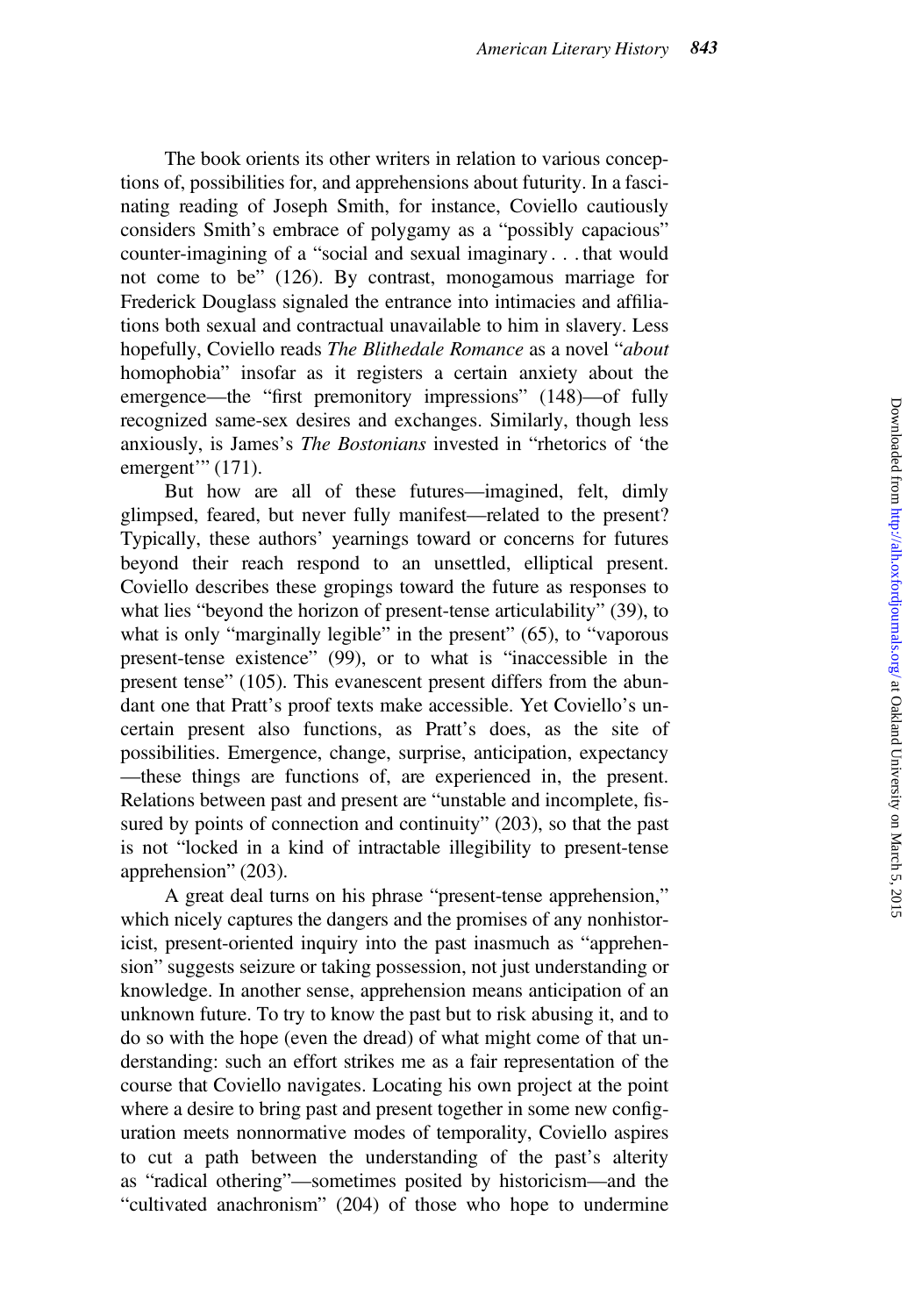historicism's assumptions and authority (204). To describe a different sort of relation of the past to the present, Coviello reaches for terms signifying in an affective register—and here we might recall that yet another meaning of "apprehension" involves feeling and sensibility—such as "touch" (203), "rubbing" (14), and "friction" (204).

For all of their searching attempts to work outside of historicist protocols and procedures, neither Coviello nor Pratt wholly embraces the present as an explicit, sustained object of interest. They untether it from linear chronology and its determination by the past and of the future. They give a helpful nudge to the study of the literary past in the direction of the present, but they hesitate, a function both of lingering wariness toward traditional notions of presentism and anachronism as well as a sense of the present as too "vaporous" for sustained attention. They certainly don't adopt the enthusiastic stance toward the present, for instance, of Carolyn Dinshaw in How Soon Is Now? (2012), her rich study of "Rip Van Winkle"-like medieval "aynchrony" tales. A kind of medievalist cousin to the works reviewed here, Dinshaw's book is worth mentioning for its bold and generative attempt "to claim the possibility of a fuller, denser, more crowded now that all sorts of theorists tell us is extant but that often eludes our temporal grasp" (4). Dinshaw shares with Pratt a hope that attending to richer, more varied temporal experiences in the present—whether derived from literature or from everyday living—can reinvigorate the historical now we currently inhabit, can "rouse us to look for other ways of world making, for other ways of knowing, doing, being" (170).

While they don't quite commit to the present as completely as Dinshaw, there's nevertheless a great deal in Pratt and Coviello likewise suggesting that a new engagement with *now*—especially its attendant talk of renovation and reanimation and new forms of world-making—is either born of or leads to a certain degree of optimism. If so, then Lauren Berlant in *Cruel Optimism* is here to crash tomorrow's parties. After all, in the face of "the retraction of the social democratic promise of the post-Second World War period" and "the state's withdrawal from the uneven expansion of economic opportunity, social norms, and legal rights" (3) what could possibly warrant such optimism? What cause is there for hope, given the "fraying" of "upward mobility, job security, political and social equality, and lively, durable intimacy" (3)? What room for aspiration following "decades of class bifurcation, downward mobility, and environmental, political, and social brittleness that have increased progressively since the Reagan era" (11), the slow, inescapable deterioration of the promise of "the good life" (11)? Isn't there something perverse, even *cruel* about maintaining that optimism given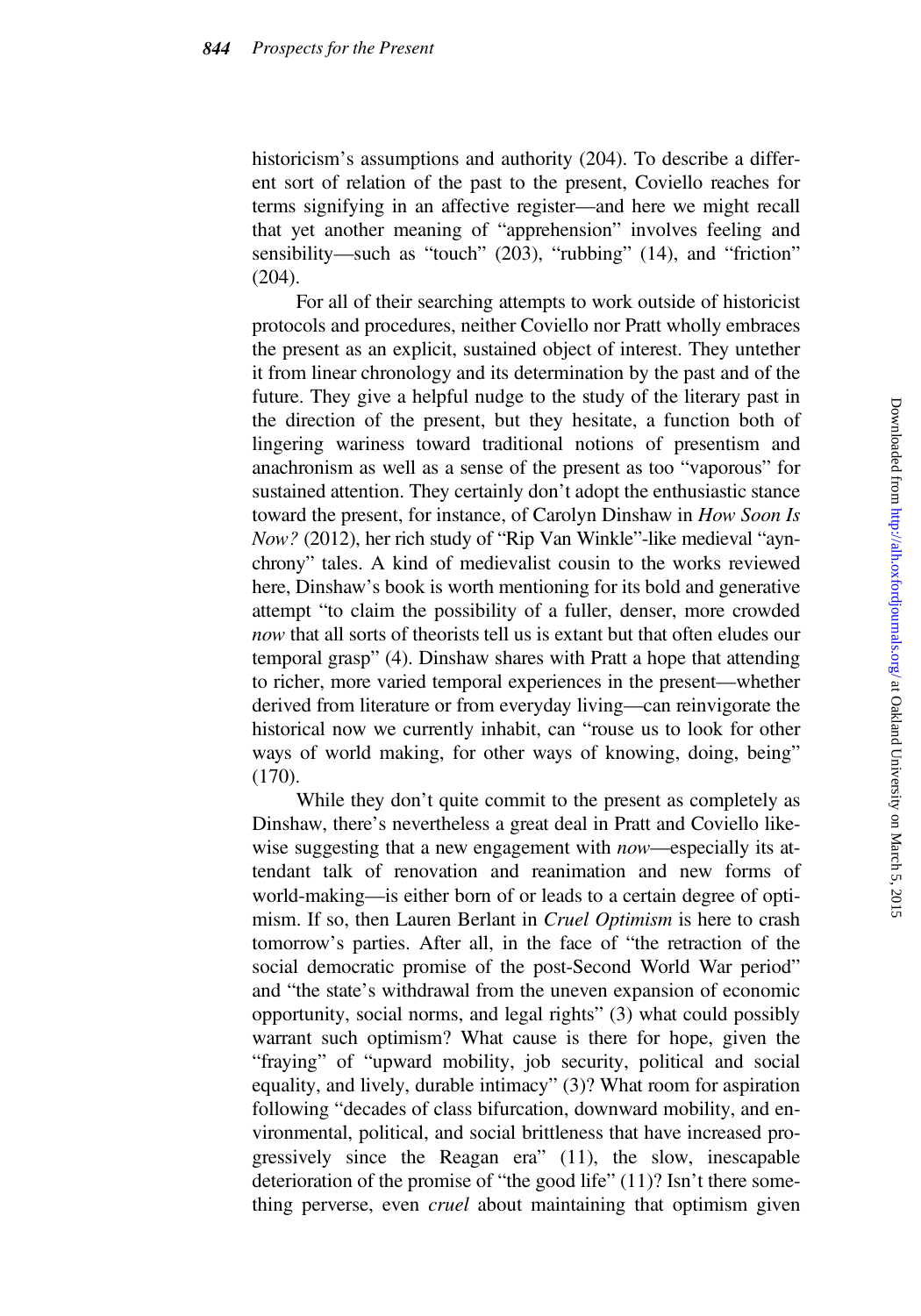these world-historical conditions? And why is it that people persist in their optimism (especially when it 's cruel) in the first place?

These tough questions lead Berlant to posit that a relation of cruel optimism obtains when "something you desire is actually an impediment to your flourishing" (1). The object of that desire could involve romantic love, economic gain, the belief in meritocratic rewards, or even political change. It 's not simply that the realization of these desires is impossible; it 's that "the object that draws your attachment actively impedes the aim that brought you to it initially" (1). By looking carefully at an eclectic set of texts —European and American poetry, film, television, and fiction since the 1990s —and social conditions involving, for instance, labor, citizenship, class, and health (obesity, in particular), Cruel Optimism traces the ways that subjects cope with the disintegration of these fantasies of the good life. This dense, challenging, and often abstract study is in many ways very different in tone and sensibility from Pratt and Coviello —and not just in its skepticism about optimism and hope. Berlant still practices the kind of symptomatic reading that Marxist and psychoanalytic theory helped to make possible. Her diagnoses of both the "precarious present " at the turn of the millennium and the structuring of good-life fantasies are predicated on a kind of seeing through related to what I've been describing as historicist knowingness (191). That is, it's not altogether clear just who, other than the critic, determines when a desire impedes your flourishing.

What aligns *Cruel Optimism* with these other three works, and the central element I would most like to address, is Berlant 's sustained interest in the present as a site of both lived (historical) experience and theoretical possibility. Berlant elucidates the present by getting inside the kind of premonitory experience that Coviello describes, the feltness of historical becoming: "The present," she explains, "is perceived, first, affectively: the present is what makes itself present to us before it becomes anything else" (4). As an affect, rather than an object, the present is also "under constant revision, a temporal genre whose conventions emerge from the personal and public filtering of the situations and events that are happening in an extended now whose very parameters (when did the 'present ' begin?) are also always there for debate" (4). Because the present is a process of unfolding, genres —a term she uses to denote all sorts of ways of organizing experiences —help people manage that unfolding. According to Berlant, the traditional genres having served this role are no longer up to the task.

Cruel Optimism ' s chapters therefore track the "dramas of adjustment " of people moving through the prolonged present during the course of their ordinary lives (59). In the second chapter, for example, two texts about AIDS, Gregg Bordowitz's film Habit and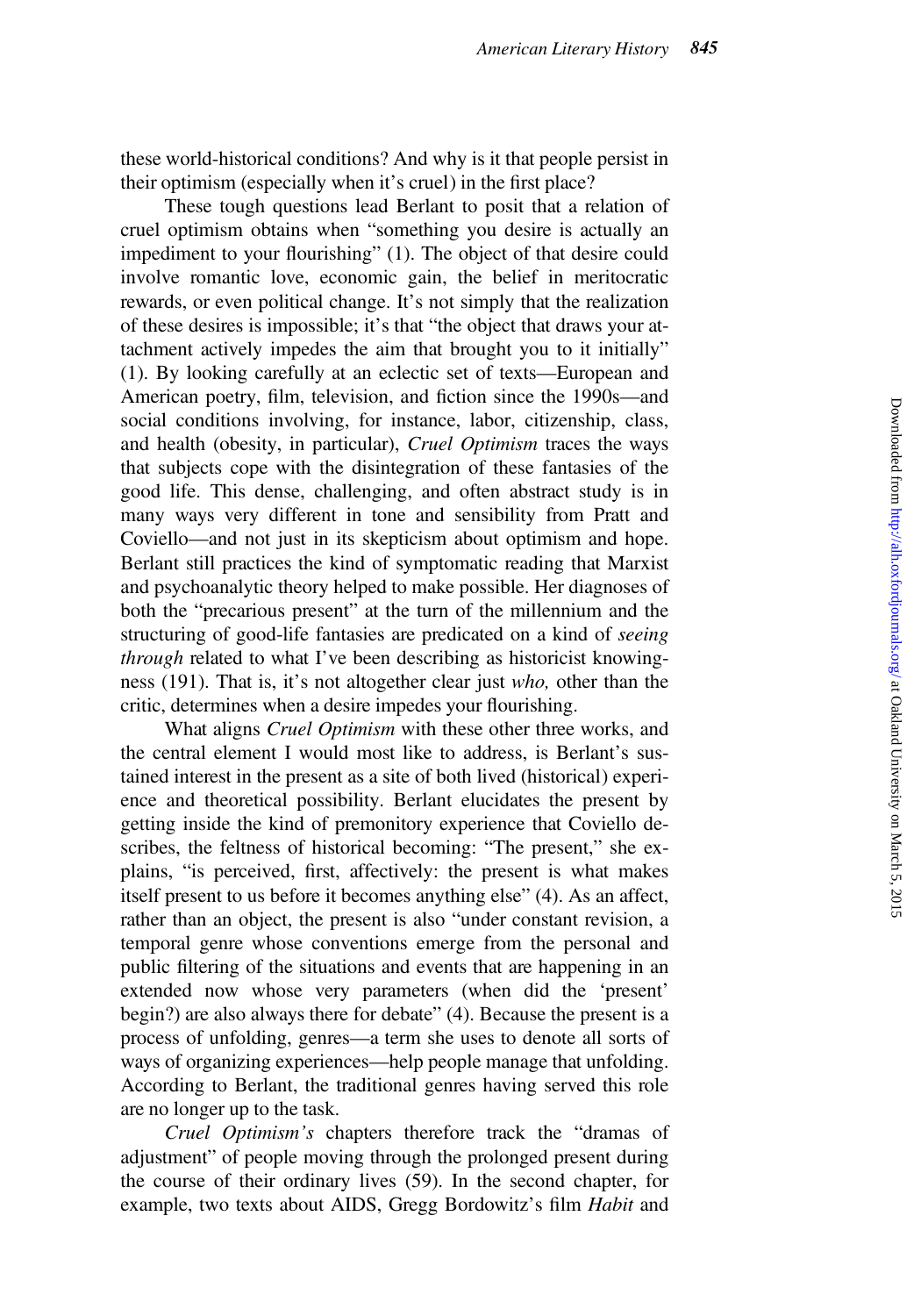Susan Sontag's story "The Way We Live Now," illustrate "the ongoingness of adjudication, adaptation, and improvisation" that typifies living in a time of "crisis-ordinariness,"—crisis seen as a lingering feature of everyday life (54). In the film and the story, ritual and conversation take the place of action and plot as individuals work toward "figuring out the terms and genres for valuing living" (59). While none "imagine . . . having expertise enough to have mastered the situation," they all remain committed to "cultivating better intuitive skills for moving around this extended, extensive time and space where the crisis of the present meets multiple crises of presence" (59). In the sixth chapter, Berlant examines people living in economic precarity through readings of two French films by Laurent Cantet, Human Resources and Time Out. Like the individuals in Bordowitz' film, members of the precariat are "catching up to what is already happening in ordinary worlds shaped in a crisis-defined and continuing now" (52). Their historical present is a "situation," "a genre of living that one knows one's in but that one has to find out about, a circumstance embedded in life but not in one's control" (195). Faced with this emerging situation, "people try to maintain themselves in it until they figure out how to adjust" (195).

This felt experience of maintaining oneself within an "ongoing present" (17), Berlant terms "animated suspension" (5, 195), which represents an alternative mode of temporality to that of crisis or the traumatic event. For instance, Berlant argues that Mary Gaitskill's novel Two Girls, Fat and Thin "produces a counter-temporality that provides not narrative continuity but something more like the deep red areas on an infrared image" (137). Saturated in this way, the present as Berlant portrays it is more than a mere "rest stop between the enduring past and the momentous future" (158). The "stretchedout present" (5) of ordinary life is instead the site where renegotiations of one's attachments get worked out. Berlant's accounts of individuals "wandering" (257), "watching something unfold" (6), or "lean[ing] numbly or wonderingly toward the next potentiality" (63) represent a far more banal, even hopeless present that seems a far cry from the rich, crowded life of teeming possibilities such as Pratt locates in literary texts. While Berlant's sense of individuals muddling through everyday life might not be optimism, it may not be despair either, but the place where her own kind of knowingness dissolves. She parts ways with those Marxian theorists, not to mention historicist Americanists (67), who view the present skeptically, as ahistorical, because its contours and historical effects cannot be known by those living in it (67). Instead, Cruel Optimism (albeit mainly implicitly) restores respect for "what's apprehensible in the ordinary" (68) of the present moment, for the extended now as "a relay through which the historical can be sensed before it is redacted"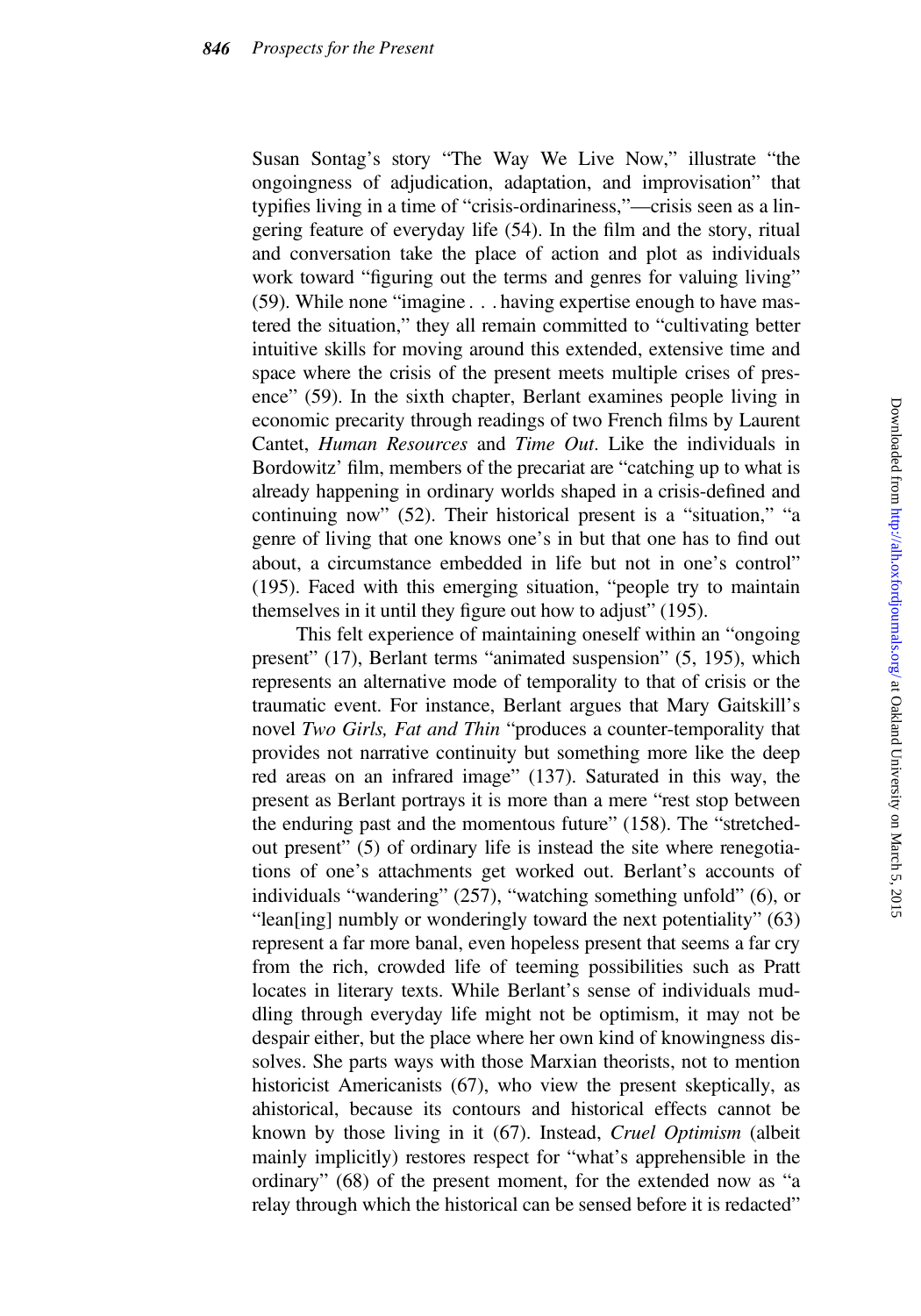or congeals into a knowable event (66). So while we may not be able to rid ourselves of our attachments, we might well feel their attrition and therefore seek and try out newer, more productive ones. Maybe that 's hope enough.

Although the portrait of the present emerging from these three excellent studies isn 't entirely coherent, together they suggest ways of contending with the present free from fears of presentism or anachronism. It also appears, if these works do signal increasing interest in the now, much of the work that will follow is likely to take place under the auspices of affect theory, or at the very least, via renewed engagements with subjective experience in some form or another: the importance of yearning in Coviello, attachment in Berlant, and readerly experience in Pratt all indicate as much. Of course, both affect and experience have themselves typically been treated as inimical to history—though those tensions have also been productively addressed recently.<sup>5</sup> Most importantly, perhaps, the works I've discussed here offer appealing new ways for Americanist literary scholars to think about their relations with the past—that giving up on historicism does not mean giving up on history.

## Notes

1. See Thomas Allen, A Republic in Time: Temporality and Social Imagination in Nineteenth-Century America (2007); Wai Chee Dimock, Through Other Continents: American Literature Across Deep Time (2008); Dana Luciano, Arranging Grief: Sacred Time and the Body in Nineteenth-Century America (2007); Jose Esteban Muñoz, Cruising Utopia: The Then and There of Queer Futurity (2009); Freeman, Time Binds: Queer Temporalities, Queer Histories (2010), and Valerie Rohy, Anachronism and Its Others: Sexuality, Race, Temporality (2010).

2. See, for instance, the essays collected in the recent volume The Limits of Literary Historicism, Ed. Allen Dunn and Thomas Haddox (2012).

3. Also see the chapter titled "Historical Correctness " in Marjorie Garber, Quotation Marks (2003).Varieties of presentism have also been of interest to Shakespeare scholars for some time. For recent iterations, see Evelyn Gajowski, ed., Presentism, Gender, and Sexuality in Shakespeare (2009).

4. See Lee Edelman, No Future: Queer Theory and the Death Drive (2004) and Muñoz, Cruising Utopia. Also of interest is Michael Snediker's Queer Optimism: Lyric Personhood and Other Felicitous Persuasions (2008). Snediker makes a compelling case for situating queer optimism not in relation to future promises, but "firmly in the present tense" (18).

5. For an illuminating attempt to bring affect and history into relation, see Justine S. Murison, "Feeling Out of Place: Affective History, Nathaniel Hawthorne, and the Civil War " (2013). For a massive attempt to think of history in terms of subjective experience, see F. R. Ankersmit, Sublime Historical Experience (2005).